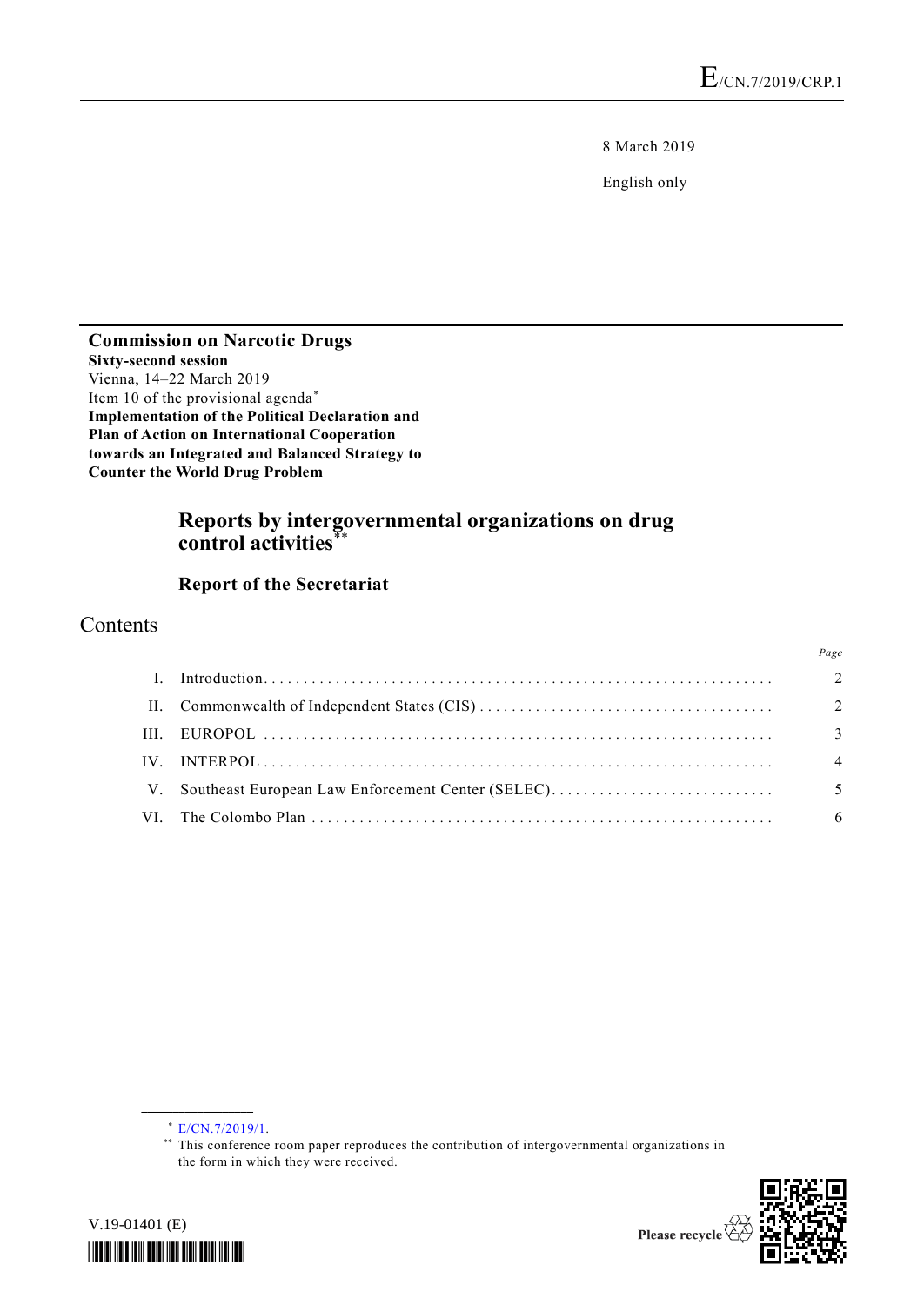## **I. Introduction**

1. Intergovernmental organizations active in the field of international drug control were invited to submit to the sixty-second session of the Commission on Narcotic Drugs concise reports on their activities conducted in the year 2018. By 18 February 2019, the following organizations submitted reports to the Secretariat: the Commonwealth of Independent States (CIS), EUROPOL, INTERPOL, The Colombo Plan, and the Southeast European Law Enforcement Center (SELEC).

# **II. Commonwealth of Independent States (CIS)<sup>1</sup>**

Within the Commonwealth of Independent States (CIS), steps continued to be taken to develop the legal and regulatory framework for cooperation and to strengthen the system of coordination and collaboration among the CIS member States and bodies in combating trafficking in narcotic drugs, psychotropic substances and their precursors, taking into account the monitoring and forecasting of the drug situation.

An inter-State protocol on the procedure for transferring narcotic drugs, psychotropic substances and their precursors, firearms and their essential parts, ammunition, explosives and explosive devices where such items constitute physical evidence in criminal cases, signed in October 2017, entered into force. The implementation of the protocol will help to further deepen cooperation in the detection and investigation of offences committed in the territories of the CIS States.

4. In order to strengthen the legal, organizational and practical mechanisms for cooperation among the competent authorities in relation to the emergence of new psychoactive substances and narcotic drugs, a draft protocol amending the Agreement on Cooperation among the State Members of the Commonwealth of Independent States in Combating the Illicit Traffic in Narcotic Drugs, Psychotropic Substances and Precursors, of 30 November 2000, was prepared for signature. The protocol is to be signed by the Heads of Government of the CIS member States in 2019.

5. The implementation of the Programme of Cooperation among the States Members of the Commonwealth of Independent States in Combating the Illicit Traffic in Narcotic Drugs, Psychotropic Substances and Their Precursors and in Countering Drug Addiction, covering the period 2014–2018, was concluded. The activities carried out resulted in an overall decline in the level of drug-related crime in the CIS States and the emergence of positive trends with regard to prevention of the smuggling and illicit sale of drugs.

6. At a meeting of the CIS Council of Heads of State on 28 September 2018, the Council approved an inter-State programme of joint measures to combat crime for the period 2019–2023, including measures to counter the drug threat as a contemporary challenge and threat to security.

7. Matters relating to cooperation in combating drugs were discussed as part of security consultations held on 18 September 2018 between the foreign ministers and other representatives of the CIS States and representatives of the CIS bodies.

8. Particular attention was given to the practice of simultaneous implementation in the CIS States of comprehensive preventive law enforcement measures, which resulted in the seizure of more than 35 tons of narcotic drugs and more than 42 kg of psychotropic substances, the dismantling of 130 clandestine drug laboratories, the eradication of illicit drug crops covering an area of approximately 2,800 hectares, the detection of 14,626 drug trafficking offences and the criminal prosecution of 10,964 individuals.

9. Active cooperation in the training, advanced training and retraining of the personnel of counter-narcotics units continued. In order to provide information and

**\_\_\_\_\_\_\_\_\_\_\_\_\_\_\_\_\_\_**

<sup>&</sup>lt;sup>1</sup> This is an official translation into English of the original text, which was submitted in Russian.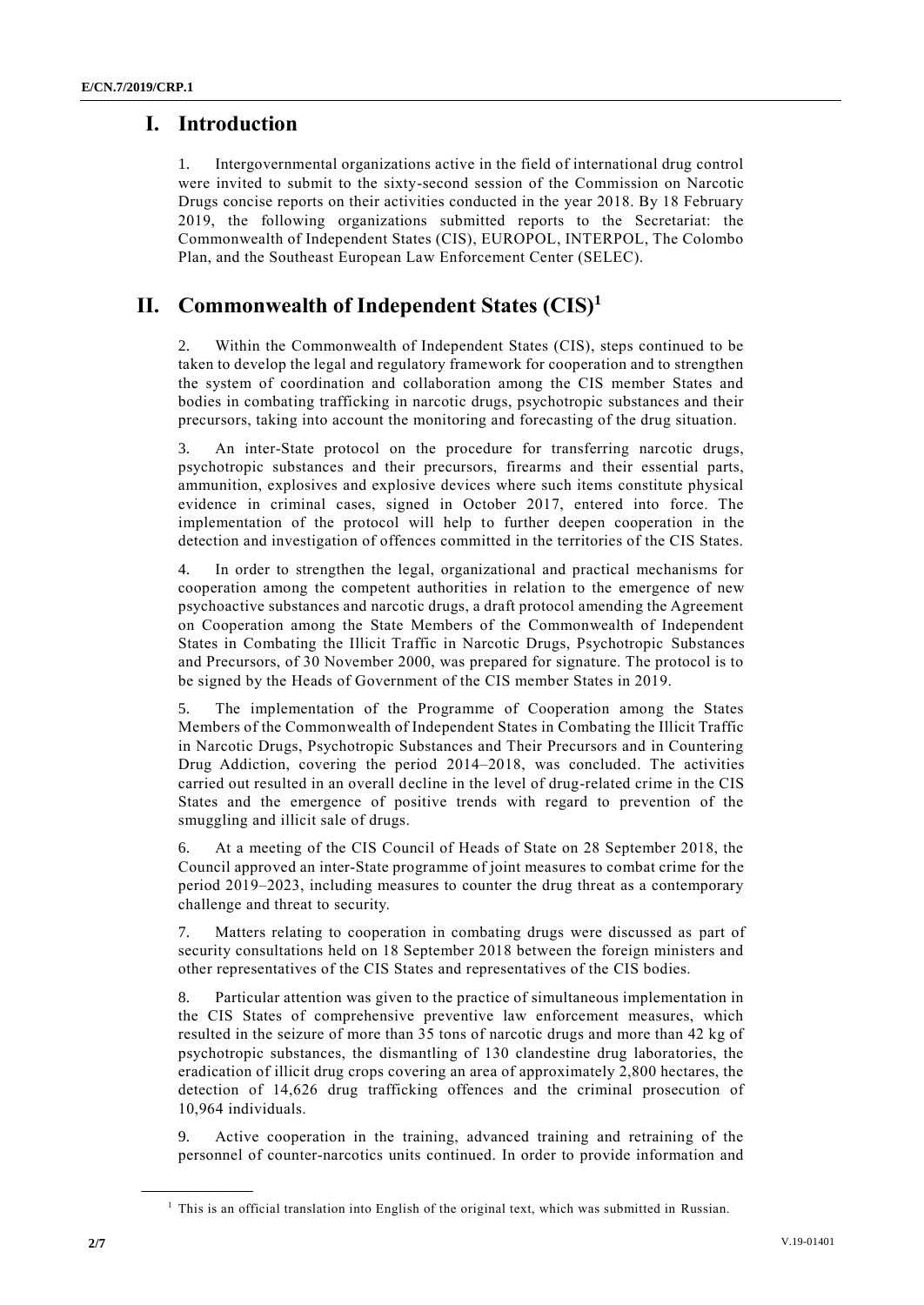training resources in support of their activities, an analytical review of the outcomes of actions taken to combat trafficking in narcotic drugs, psychotropic substances and their precursors and to counter drug addiction in the territory of the CIS member States was prepared.

## **III. EUROPOL**

10. The illicit supply of drugs is a catalyst for top-level organized crime groups (OCGs). It forms the most lucrative part of their profit-generating activities that are also linked to violence, corruption, money laundering, exploitation of people, trafficking of firearms and other forms of serious crimes.

11. The recurring Europol's objective is to support the European Union (EU) Member States investigations targeting individuals that constitute the highest risk of serious and organized crime threats for two or more Member States (MS). Europol is contributing to a measurable reduction of the availability of illicit drugs by providing strategic and operational services to law enforcement engaged in disrupting large scale drug trafficking, dismantling of OCGs, tracing criminal assets, developing effective intelligence-led law enforcement and increasing intelligence sharing.

12. In 2018 overall drugs related information exchange between the MS and Europol has increased by 7 per cent. While the increase in cannabis, heroin, synthetics and new psychoactive substances related contributions corresponds to increasing availability of drugs, decline in cocaine related information exchange contradicts the European and global phenomenon and represent a significant intelligence gap.

13. In 2018 Europol's Drugs & Organised crime unit supported more than 150 complex MS led investigations against organized crime networks engaged in supply of illicit drugs. The number of cases is slightly below the level as of 2017, however most of operational services provided have increased and nearly doubled, e.g. number of operational reports produced. With Europol's support MS were able to arrest 21 High Value Target involved in multiple crime areas and constituting significant serious and organized crime threats to two or more MS.

14. The increased complexity of operational support provided, namely via analytical products, operational meetings organized, tactical and forensic support, financial support, Darknet investigative packages, deployments and successful application of High Value Target and Operational Task Force concept points to the high demand of increased operational support towards the MS investigative authorities. This is also in line with the global and European trends on increased drug supply, organized crime and counter measures applied.

15. Europol's Drugs and Organised Crime Unit remains the centre of excellence in the EU when it comes to operational, analytical, forensic and expertise support to the MS in combating production and trafficking of illicit drugs. In this domain various type of support is much anticipated, e.g. specialised training in dismantling of illicit labs, which is Europol's flagship training in cooperation with EMCDDA and CEPOL. Data collection tools on synthetics, new psychoactive substances, cocaine and cannabis are continuously being utilised in maintaining situational awareness on drug situation in Europe. It also supports the strategic reporting with EMCDDA (e.g. EU Drug markets report) and provides leads to new investigations.

16. "The Action Plan for Enhancement of Drug Crime Investigations" was established based on the recommendations outlined in a report "Toward a Bold Europol Response to Drugs in Europe", subsequently approved by the MS senior drug enforcement officers during annual conferences held in 2017 and 2018. The Action Plan includes specific operational and capacity development activities to respond to demands from the MS investigation units for operational service provision by Europol. The ownership of actions is distributed between the MS, Europol, EMCDDA, European Commission and other stakeholders involved. The Programme Board on drug supply reduction is meeting regularly to oversee the implementation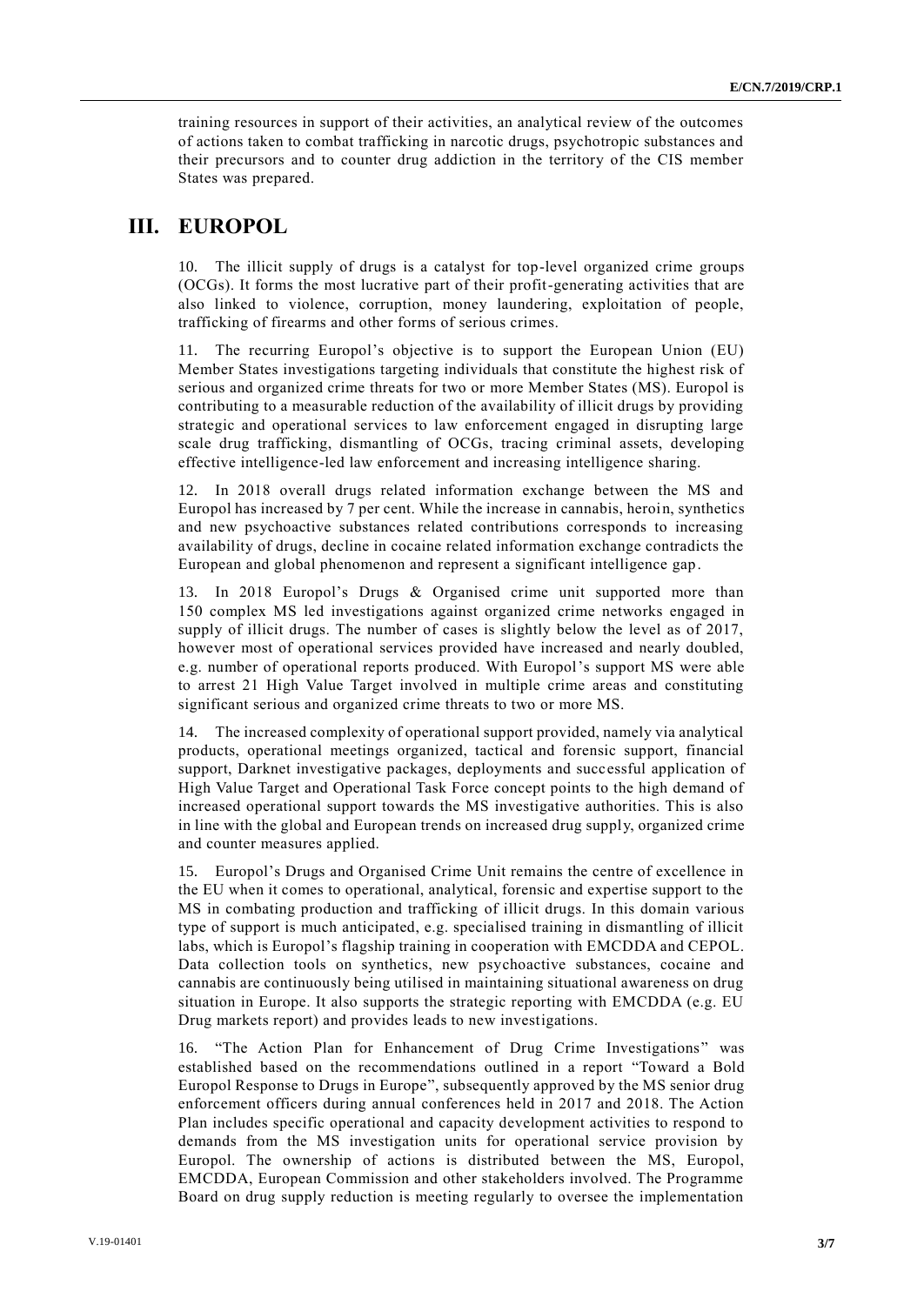of the Action Plan and examine further options how drug investigations and Europol's operational support could be enhanced.

17. With the implementation of the EU Policy Cycle for organized and serious international crime law enforcement authorities have been successful in dismantling a number of OCGs active across all crime areas, including drugs trafficking. Complementary approach, which include improved targeting mechanisms, will continuously enhance investigations against High Value Targets constituting serious and organized crime threats. Building on the operational successes, Europol will further aim to increase its operational, technical, analytical and financial support to the MS, in particular concerning investigations against top-level OCG members, operating in multiple jurisdictions and crime areas.

## **IV. INTERPOL**

18. Since the types of drugs trafficked and the routes used are constantly evolving, it is essential that countries work together in a united and coordinated way. INTERPOL assists national, regional and international law enforcement bodies to counter the illicit production, trafficking and abuse of drugs in the following ways:

### **Notices and databases**

19. Over 2018, INTERPOL's capabilities were instrumental in the arrest of major drug trafficking suspects. These arrests result from intense police cooperation, through INTERPOL's secure global communication system, I-24/7, which enables police forces from INTERPOL's 194 Member countries to be connected to one another, and the cross checking of information recorded into INTERPOL's criminal databases.

### **Operations**

20. INTERPOL coordinates drug trafficking operations spanning different regions of the world, and support drug operations and investigations led by national or international agencies. The "*Lionfish*" model of operations targets drug trafficking along every possible route: air, land and sea. First conducted in 2013 in Latin America, it has since expanded to other regions of the world.

21. In 2018, Operation Lionfish coordinated by INTERPOL across 93 countries led to the arrest of 1,300 suspects and the seizure of more than 55 tons of illicit substances and drugs. During this first global initiative, INTERPOL's I-24/7 secure police communications system enabled participating countries to synchronize their actions by connecting police from one end of the world to the other. A series of INTERPOL Purple Notices were also published to highlight new modi operandi and drug concealment methods.

### **Intelligence analysis**

22. Police need timely, accurate criminal intelligence in order to understand crime trends so they can adapt their activities and policies accordingly. INTERPOL supports its member countries with intelligence through dedicated analysis on drug trafficking.

23. In 2018, INTERPOL launched its Drugs Analysis File (DAF). With 114 participating countries, it is the widest Analysis File of INTERPOL. It gathers a significant volume of intelligence on illicit regional and international drug trafficking. Through the DAF, INTERPOL analyses the links between suspects, locations, substances and routes; and shares the results in comprehensive analytical products with all participating countries. INTERPOL encourages all its member countries to join the Drugs Analysis File.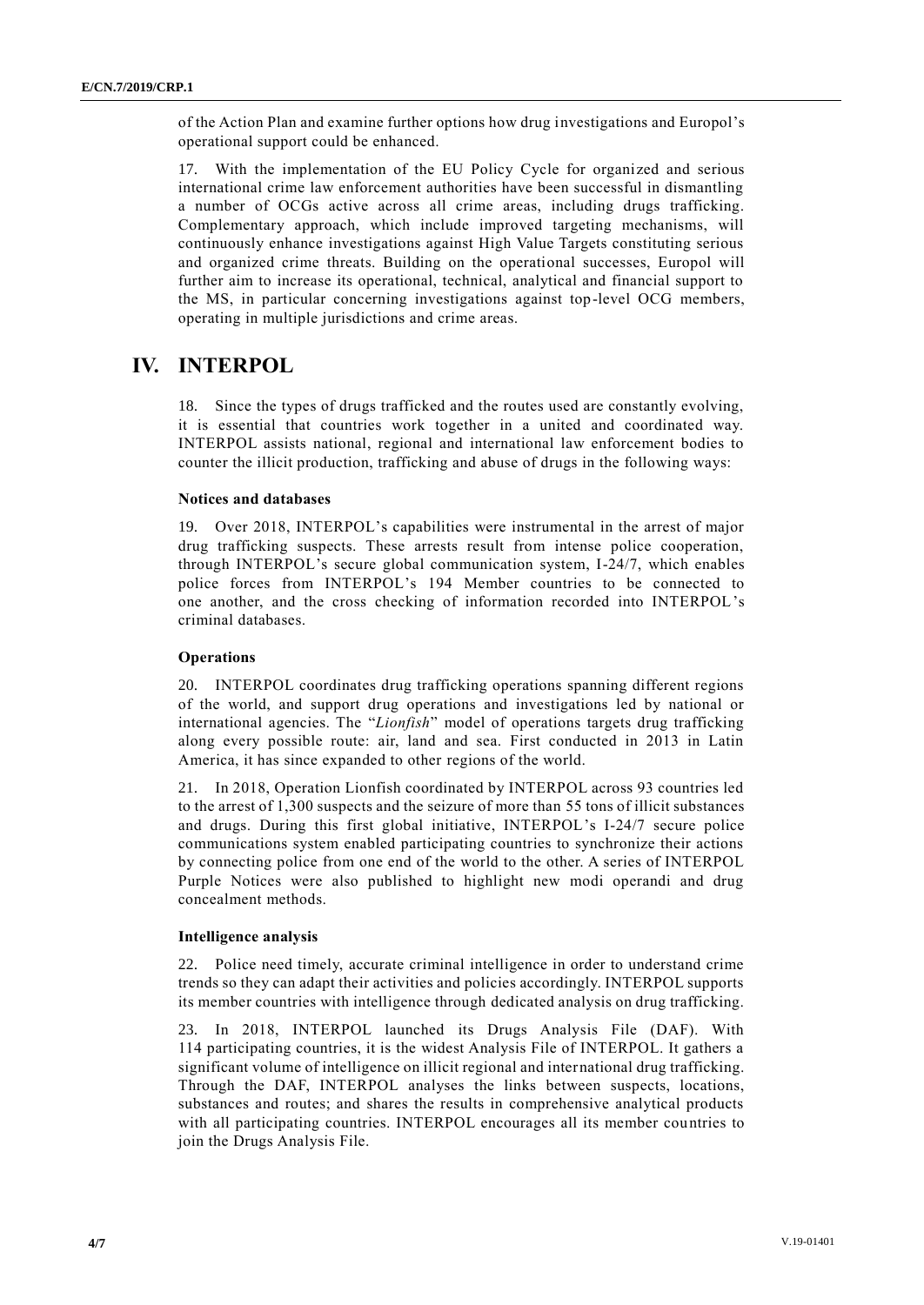### **Relief markings**

24. Since 2018, INTERPOL manages a cutting edge database called Relief. Developed by the Czech Republic with financial support from Switzerland, the database stores information about the markings left on drug packages and tablets by pressing plates and cartridge. Law enforcement in INTERPOL's 194 member countries can check INTERPOL's database to see if the same device has been used to compress another seized drug package, in a different case, somewhere else in the world. Relief also stores information on tablet logos and the chemical composition of different drugs.

### **Training**

25. Ensuring police worldwide have the knowledge and skills to prevent, investigate and disrupt drug trafficking is a key part of INTERPOL's drug strategy. Training can be combined with operational support to assist member countries in planning and executive on-the-ground operations against drug trafficking.

26. For instance, in June 2018, INTERPOL organized a Fentanyl Officer Awareness and Safety Seminar in cooperation with the United States Drug Enforcement Administration, for law enforcement officers from 18 countries to exchange on Fentanyl related substances, safety, web sales and intervention techniques.

### **Support**

27. INTERPOL's activities are undertaken in the frame of INTERPOL's Project AMEAP (Africa-Middle East-Asia Pacific) funded by the INTERPOL Foundation for a Safer World and the UAE. They are also supported by INTERPOL's CRIMJUST project, implemented jointly with the UNODC and Transparency International and funded by the European Union.

## **V. Southeast European Law Enforcement Center (SELEC)**

28. SELEC is a law enforcement, treaty-based international organization that brings together the resources and expertise of Police and Customs authorities of its 11 Member States, (Republic of Albania, Bosnia and Herzegovina, Republic of Bulgaria, The former Yugoslav Republic of Macedonia, Hellenic Republic, Hungary, Republic of Moldova, Montenegro, Romania, Republic of Serbia and Republic of Turkey) that join synergies in combating more effectively trans-border organized crime, including the drug trafficking.

29. Additionally, SELEC works also with its 24 partner countries and organizations, and is using the judicial resources of its Member States to further facilitate and speed up the cooperation in the Southeast European region through a created within SELEC auspices SEEPAG prosecutorial network.

30. A key priority for SELEC is to maximize the support for the Member States in responding more promptly and efficiently to nowadays multi-layered threats and associated risks arising from drug trafficking.

31. Being a law enforcement organization, the main areas of activities are the exchange of information, requests of assistance, joint investigations, regional operations, operational meetings, as well as drafting analytical reports addressing major crime areas in the region.

32. We have specialized Anti-Drug Trafficking Task Force which comprises complex and multiple intra-agency operational activities supported by an extensive exchange of information and a high number of joint investigations.

33. Illegal production and smuggling of drugs has long been a feature of the regional arena. Countering drug trafficking is a national and regional priority in Southeast Europe, mounting up many efforts from national and international entities. SELEC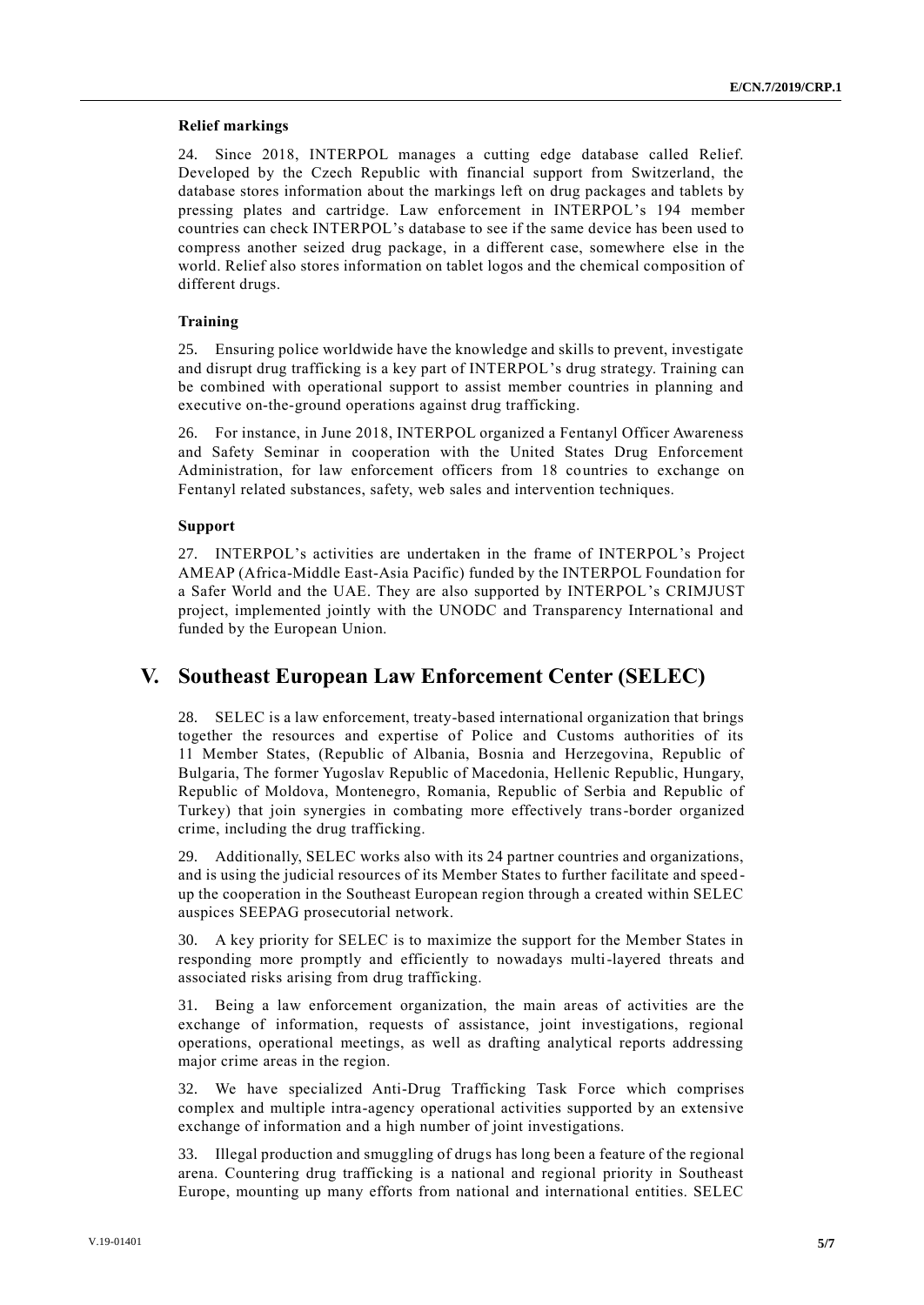plays a strategic role in combating the increasing threat posed by drug trafficking, as the region is the shortest corridor between producer countries and destination heroin markets, offers to criminals many route options to initiate irregular large transport of cocaine, has the capacity to produce and smuggle large quantities of cannabis, as well as it represents a transit and manufacture area for synthetic drugs.

Analysis, including collecting, processing, validating, collating, dissemination of data, as the basis of intelligence-led policing, is a key component of the operational activities.

35. SELEC develops strategic, operational and evaluation reports, including an annual Report on Drug Seizures in Southeast Europe, representing an enlarged and compiled overview of the drug trafficking situation, trends and routes. In addition, it is useful instrument for designing regional strategies and operational approaches for a more efficient response towards drug trafficking. Yet, the most comprehensive analytical product is the Organized Crime Threat Assessment for Southeast Europe (OCTA SEE) which provides strategic recommendations and represents an instrument for decision makers in setting up common strategies in combating trans-border organized crime, including drug trafficking. The last released is the OCTA SEE 2018 which pinpoints drug trafficking as one of the key priorities in the region.

36. In 2018, SELEC continued to provide tailored operational support in combating drug trafficking to its Member States in investigating active OCGs operating in the region, 41 joint investigations and 23 operational meetings being carried out in the framework of the Anti-Drug Trafficking Task Force. In addition, there were 5,459 drug-related exchanges of requests and information disseminated using SELEC's channels.<sup>2</sup>

37. Furthermore, in 2018, during the Interpol's Global Operation LIONFISH, SELEC hosted and supported the regional Operational Coordinating Unit (OCU) involving participating European countries including several Middle East countries, being one of the five worldwide OCUs set up for conducting this anti-drug trafficking operation.

## **VI. The Colombo Plan**

### **The Colombo Plan Drug Advisory Programme**

38. The Drug Advisory Programme (DAP) is the Permanent Programme of the Colombo Plan Secretariat, dedicated to address the growing substance use and trafficking concerns of its member states. DAP primarily focuses on building capacity of individuals and institutions working to reduce the demand and supply of drugs around the world.

39. In the year 2018, a total of 3300 individual from 32 countries were beneficiaries of the approximately 80 initiatives conducted by DAP to disseminate its evidence based training curricula. This was an increase of 35 per cent from the number of beneficiaries of DAP programmes in 2017. Training programs that were disseminated during the year included the Universal Treatment Curriculum (UTC), the Universal Prevention Curriculum (UPC), the Child Intervention for Living Drug Free Curriculum (CHILD), Recovery Coach Curriculum, (RC) and the Women Interventions for Substance Exposure Curriculum (WISE). The WISE curriculum was undergoing its pilot phase during the year 2018.

40. DAP also initiated a program to develop a curriculum on Drug Treatment Alternatives to Incarceration for Drug Users involved in the Criminal Justice System. The curricula which aims to provide policy makers with tools to design country specific Alternatives to Incarceration programs is expected to be ready for dissemination in 2019. Reviews of new curricula developed on Rural Based

**\_\_\_\_\_\_\_\_\_\_\_\_\_\_\_\_\_\_**

<sup>2</sup> The figures presented in this section are not final